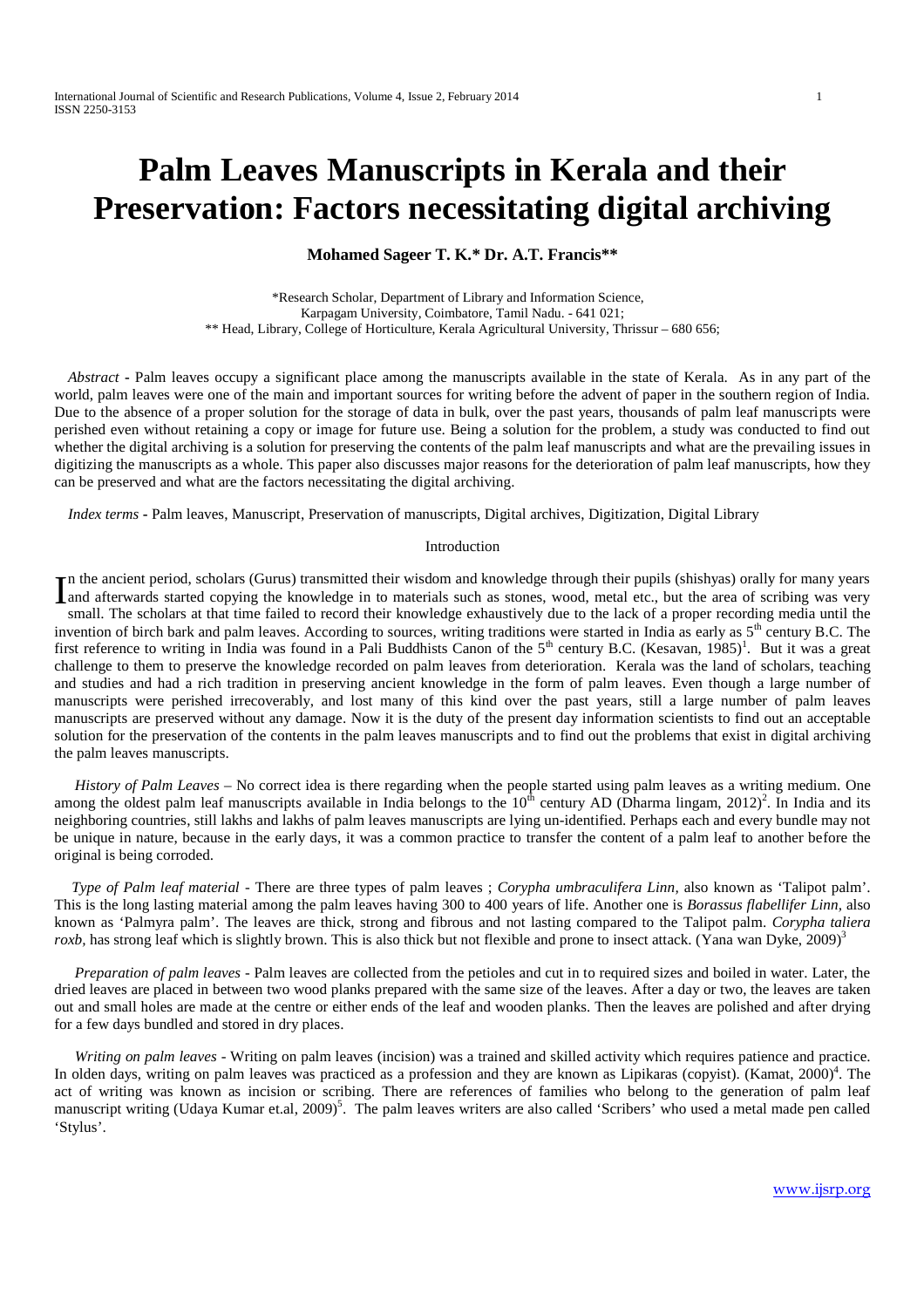*Preservation of palm leaves -* Preservation of palm leaves manuscript was the biggest challenge faced by custodians all the times. From the time when the palm leaves were prepared and used for recording information, there were several techniques used for preserving the material. From the ancient period the common accepted method was using herbal extracts to prevent natural decay. Later on fumigation methods are followed and started using chemical methods in modern world. Above all, digitization is accepted as the best practice for preserving the contents of the manuscripts, (Udaya Kumar et al, 2009)<sup>5</sup>.

## Review of Literature

Raman Nair (2004)<sup>6</sup> observed that digital conversion allows hitherto unavailable facilities for durable storage and speedy and efficient transmission / retrieval of information contained in all the analogue formats. Chowdhury and Sudatta Chowdhury (1999)<sup>7</sup> says that there are several digital library projects in the world for establishing digital libraries......some of them are working with the support of International agencies and some are independent. At the same time in the state of Kerala, Kerala University, one of the pioneers in collecting and preserving indigenous materials have not satisfactorily digitized its archival collection (Raman Nair, 2006)<sup>8</sup>. Efforts are there in the state of Kerala for creating a user friendly full text search and retrieving tool. CIRD (Centre for Informatics Research and Development) in Kerala developed such a tool named "NITYA". The utility can be used for bringing out digital publications too. Nitya is created by interfacing UNESCO's database management system CDS/ISIS and Adobe Acrobat Reader. Searching of the digital library and opening of the full text are made possible by this front end Centre for (CIRD). (Ravindran Asari  $et.al)<sup>9</sup>$ 

## Scope of the study

Kerala has given birth to eminent Indian philosopher like Jagath Guru Sree Sankaracharya. Over hundreds of years, the scholars in that geographical area have created and preserved their cultural, philosophical, and scientific heritage in the form of palm leaves manuscripts. Many of these manuscripts were looted out by the invaders from other countries and many have perished without retaining a copy. In this region, a large number of palm leaves manuscripts were identified and carefully preserved over years by many Governmental and Non Governmental institutions, individuals and families. Still there are a large number of palm leaves manuscripts in many parts of Kerala lying un-identified and properly preserved. The scope of the study lies on whether the findings can be practically applied on solving the existing problems in creating a digital library or consortia based sharing resources using the digital image so created and also to find out the possibility of bringing the material under a common roof.

### Objectives of the study

The objectives of the study can be summed up as; What is the present condition of the palm leaves manuscripts in Kerala State?. What are the factors leading to deterioration of manuscripts?. Whether the custodians are ready to transfer the palm leaves under their custody to a central place that is primarily entrusted with the task of preservation?. Whether the present custodians really feel that the digitization as a remedy to preserve its contents?. Then what are the hindrances behind the digital archiving of palm leaves under their custody?.

## Methodology used in the study

The study was conducted to know whether the custodians were ready to transfer the palm leaves to a centre that are entrusted for preservation and to know the awareness among them regarding the importance of preserving the palm leaves and the problems they are facing on the process of preservation. Visited most of the premises where the palm leaves are stored and collected the data directly in a data work Sheet that are prepared well in advance. A questionnaire also was used for the data collection from the custodians to know their expertise in the field and the methodology used for the preservation. In some cases, data are collected from the most reliable sources and their reports. The study population includes Government Institutions, Trusts, Old family houses (illam), Houses of old local rulers, Religious Centers and individuals who hold Palm Leaves Manuscripts. The study populations were broadly divided into three viz, Government Institutions, Private institutions and Individuals.

| Table 1. Govt. Institutions who owned Palm Leaf Manuscripts |                         |                |  |                   |                            |                             |                           |       |
|-------------------------------------------------------------|-------------------------|----------------|--|-------------------|----------------------------|-----------------------------|---------------------------|-------|
| Population                                                  | Government.<br>Colleges |                |  | Universities      | <b>Preservation Centre</b> |                             | State Level<br>Institutes | Total |
| Govt. Institutions                                          |                         |                |  |                   |                            |                             |                           |       |
| Table 2. Private Institutions owned Palm Leaf Manuscripts   |                         |                |  |                   |                            |                             |                           |       |
| Population                                                  |                         | Private Trusts |  | Religious Centers |                            | <b>Traditional families</b> |                           | Total |
| <b>Private Institutions</b>                                 |                         |                |  |                   |                            | 18                          |                           | 32    |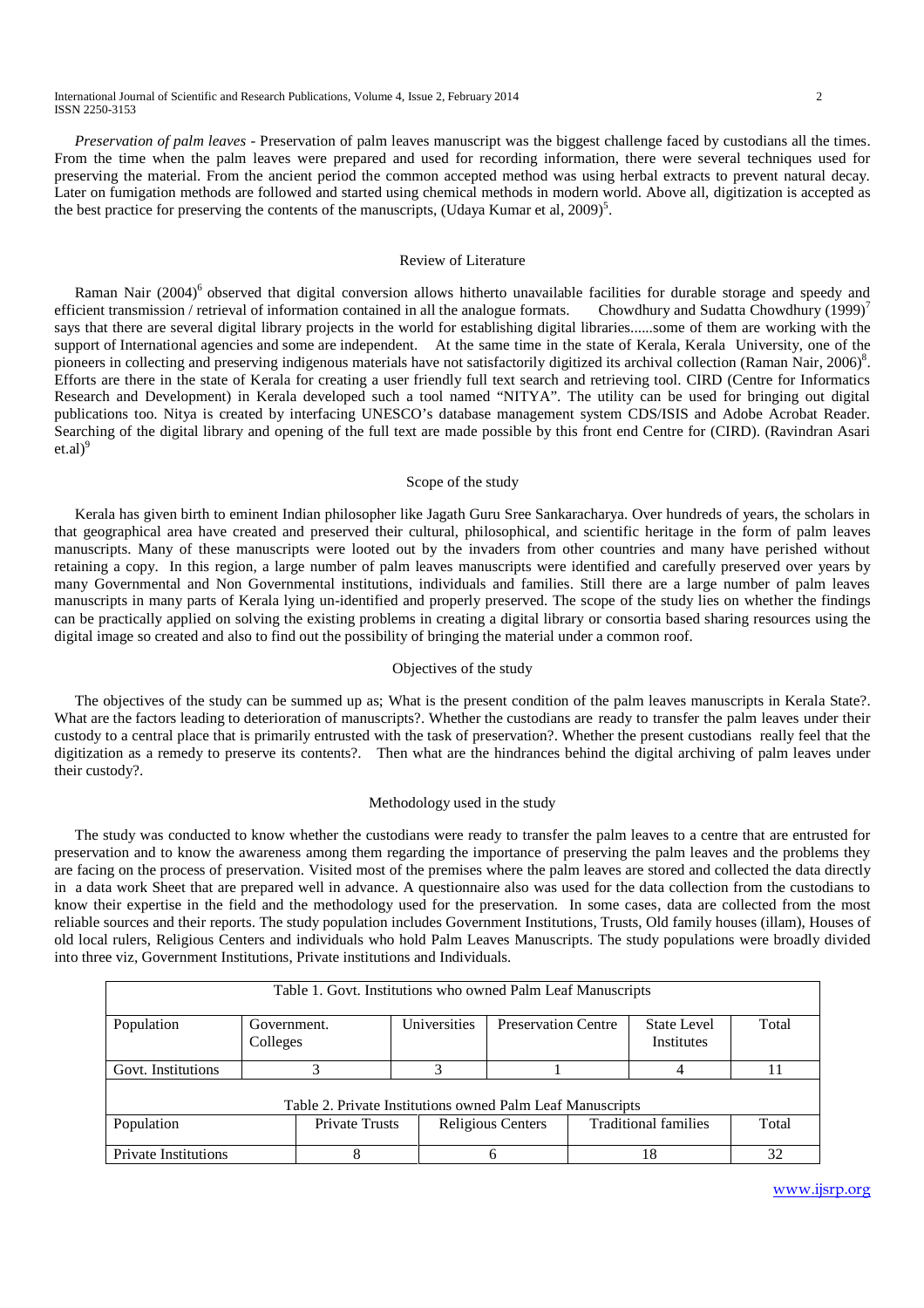| Table 3. Individuals owned Palm Leaf Manuscripts |                             |                          |                        |       |  |  |  |
|--------------------------------------------------|-----------------------------|--------------------------|------------------------|-------|--|--|--|
| Population                                       | <b>Traditional Scholars</b> | <b>Technical Persons</b> | <b>Ordinary People</b> | Total |  |  |  |
| <b>Individuals</b>                               |                             |                          |                        | 38    |  |  |  |

## Results and Discussion

*Factors necessitating digitization -* The study reveals that the following factors are necessitating the digitization process in order to save our ancestral wisdom and heritage of the country. The study also reveals that the factors leading to the deterioration of the manuscripts and the factors that are gearing up the digitization process. These factors are natural, social, economical and technological.

*Natural Factors -* There are many natural factors affecting the life of palm leaves adversely, which can be termed as deterioration. While the natural factors directly affecting the life of palm leaves, these factors never affect the life of a digital content. These factors are:

Biological factors: fungus, insects, rodents, worms, cockroach, termites, silver fish, book lice, etc.

Climatic factors: heat, light, humidity, water, moisture,

Chemical factors: dust, dirt, pollution, oxidation, etc.

Natural calamities: flood, earthquake, hot wind, cold wind, fire, etc.

*Social Factors -* There are so many social factors adversely affecting the up keeping of palm leaves manuscripts at its original. At the same time many of these factors are highly demanding digitization of palm leaves. The important factors are:

The nation's cultural heritage has to be preserved *intact*; Lack of social commitment;

Lack of interest in preserving traditional materials at its original;

Lack of awareness among community;

Lack of professional skill in keeping the materials;

Lack of proper storage;

Lack of financial resources to meet the recurring expenses in this regard;

Religious beliefs;

Innocence and negligence from the stake holders;

Rough handling of the material due to the lack of proper training in handling;

Creating unwanted marks and symbols on the materials;

Movements of the materials without adequate precaution;

Some custodians do not permit others for reference; and

Human factors such as carelessness, rough handling, misuse, etc.

*Economical factors -* There are some economical factors also necessitating the digitization of palm leaves. The economic factors necessitating digital archiving are:

Compared to digital format, large space occupied for the storage of palm leaf bundles;

The recurring expenses is very high in preserving palm leaves at its origin;

Huge expense for creating physical security;

A user has to spend huge amount for physically verifying the material;

Up keeping of the material is highly labor oriented;

Unknowingly spend huge amount for keeping duplicate copies.

*Technological factors -* When we go through the technology which is used for the preservation of manuscripts, we cannot see much progress over the last hundreds of years. Still we are using the primitive technology for preserving the palm leaves that is originally developed by the pioneers. That is why the life of the palm leaves cannot be extended beyond a few hundred years. This technological issue along with the following necessitates the digital archiving of palm leaves to a great extent.

No technology has been developed so far to increase the life of palm leaves;

The physical form facilitates single point storage while the digital archives facilitate multi point storage;

While The physical medium is restricted to single access, the digital archives facilitate multiple access;

The physical storage compels the user for physical presence at its premise, while the digital archives ensure global access from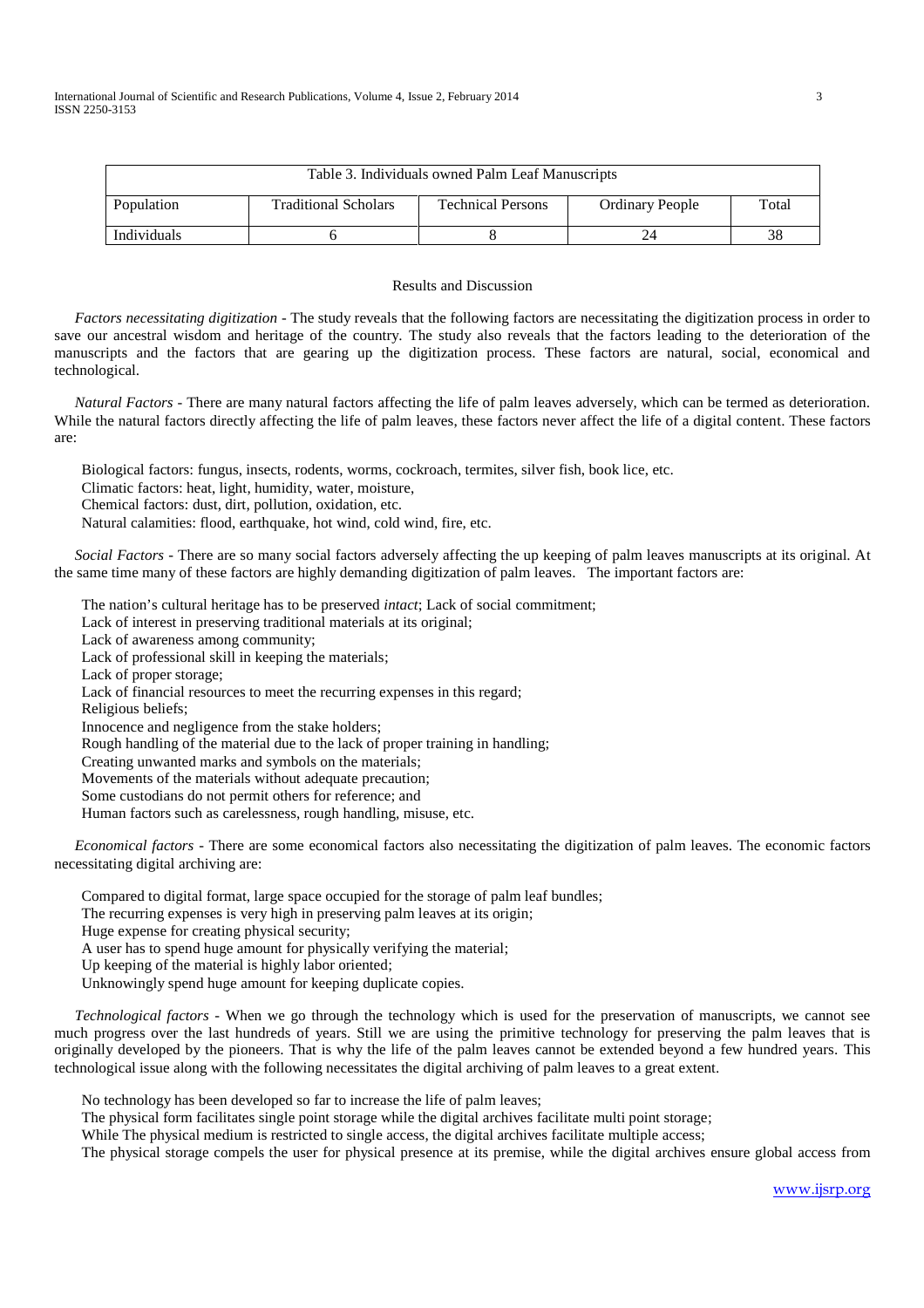International Journal of Scientific and Research Publications, Volume 4, Issue 2, February 2014 4 ISSN 2250-3153

the users premise; It enhances the security; Giving facility for full text search; Giving meta date information for the same and related documents; Overcome the barriers of time and space; It ensures long term preservation; and

The technology ensures facility for providing translation and transliteration along with the original documents.

#### Results of the study

| Table 4. Major factors caused for the deterioration of Palm Leaf Manuscripts |  |  |  |
|------------------------------------------------------------------------------|--|--|--|
|                                                                              |  |  |  |

| Area covered            | <b>Biological</b> | Climatic | Chemical | Natural    | Human Factors |
|-------------------------|-------------------|----------|----------|------------|---------------|
|                         | factors           | Factors  | factors  | Calamities |               |
| Government institutions | 73%               | 6%       | 8%       | 0%         | 13%           |
| Private institutions    | 70%               | 13%      | 12%      | 0%         | 5%            |
| Individuals             | 65%               | 13%      | 14%      | 0%         | 8%            |

Table 4 above shows that the biggest factor caused for deterioration is the attack of biological agents like fungus, insects, rodents, worms, cockroach, termites, silver fish, book lice, etc. irrespective of the location where the manuscripts are preserved. Climatic factors and chemical factors are making less harm compared to the biological factors to the collection in the state of Kerala. The study also reveals that the human factors are very high in governmental organizations. In the state of Kerala, natural calamities are not making any harm to the manuscript collection.



Chart 1 above shows that 85 % of the Governmental institutions are ready for the digitization process provided they are equipped with sufficient infrastructure and trained staff. Present custodians of a few of the Government institutions were reluctant to go for digitization because they feel that such a work will yield extra burden on them. While 65 % of the private institutions and families are reluctant for digital archiving of the entire content, only 20% of the individual custodians have agreed for the process. At the same time all custodians opined that digitization can be opted for the preservation of its contents.



www.ijsrp.org